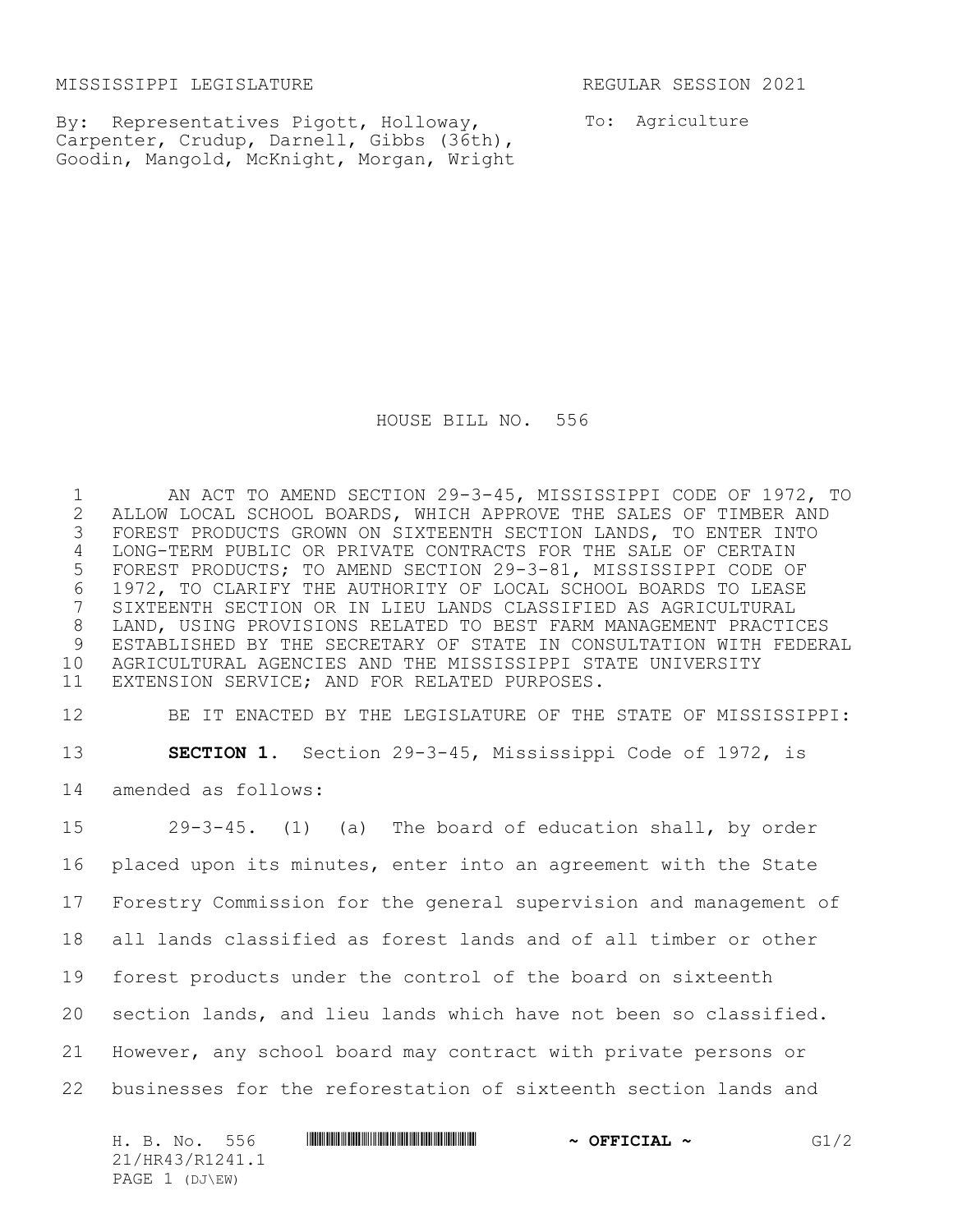may contract with a registered forester to be paid from the 16th Section Interest Fund for a review of any forestry management decision or forestry practice including the sale of timber for sixteenth section forest land provided that any implementation of a forestry management decision or forestry practice to be taken as a result of the review described in this subsection shall be subject to the approval of both the commission and the Secretary of State. When such agreement has been entered into, no timber or other forest products shall be sold from any of the sixteenth section lands or lieu lands except such as have been marked or approved for cutting by the State Forestry Commission's employees. The Forestry Commission, or its designated employee, shall fix the minimum total cash price or minimum price per unit, one thousand (1,000) feet or other measure, at which the marked timber or other forest products shall be sold. The sales may be made for a lump sum or upon a unit price as in the opinion of the board may be calculated to bring the greatest return. Sales shall be made upon such other terms and conditions as to manner of cutting, damages for cutting of unmarked trees, damages to trees not cut and other pertinent matters as the board of education shall approve.

 (b) The State Forestry Commission shall have the sole authority and control in scheduling of all cutting and harvesting of timber or other forest products when such timber stands or other forest products are determined by the State Forestry Commission to be economically ready for cutting and harvesting**.**

H. B. No. 556 \*HR43/R1241.1\* **~ OFFICIAL ~** 21/HR43/R1241.1 PAGE 2 (DJ\EW)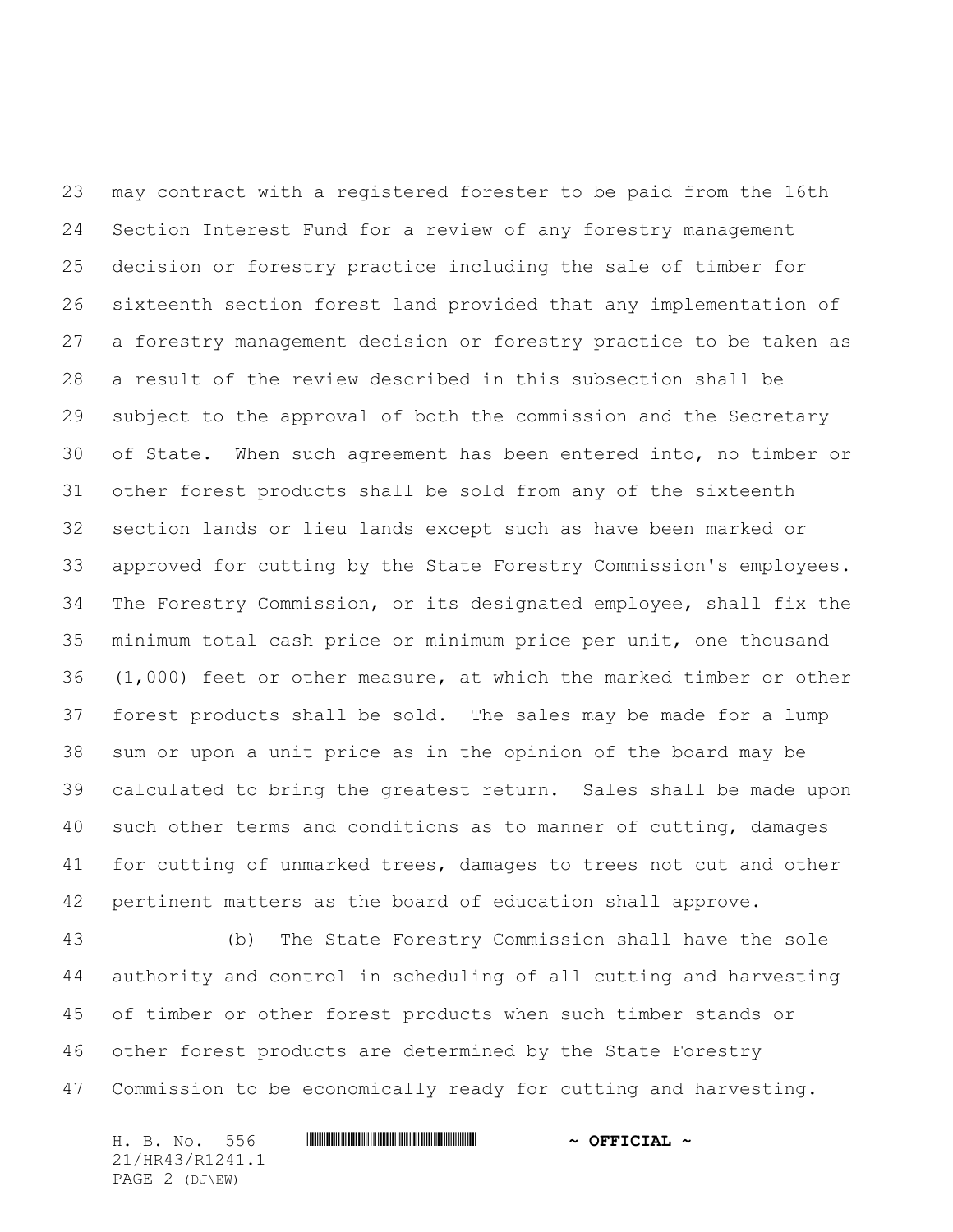(c) Should a school board disagree with the Forestry Commission concerning the time of cutting and harvesting, the board may make an appeal to the Forestry Commission at a regular monthly scheduled meeting of the commission. If the school board is not satisfied after the appeal to the commission, the board may then appeal to the Secretary of State who will make the final decision as to the time for cutting and harvesting. In the event that the local school board is divested of its management authority under subsection (3) hereof, the Secretary of State after due consultation with the Forestry Commission shall retain the right to make final decisions concerning the management and sale of timber and other forest products.

 (d) It is hereby made the duty of the State Forestry Commission, from time to time, to mark timber which should be cut from the lands, to determine what planting, deadening or other forestry improvements should be made, giving due consideration to food and habitat for wildlife, and to report to the appropriate board of education. The State Forestry Commission and the board of education shall supervise the cutting of any timber or harvesting of other forest products sold from the lands herein designated and shall have authority to require any timber-cutting operations on the lands to cease until proper adjustment is made, whenever it shall appear that timber is being cut in violation of the terms of the sale. In the event that it is desired to lease any of such lands or standing timber for turpentine purposes, such

H. B. No. 556 \*HR43/R1241.1\* **~ OFFICIAL ~** 21/HR43/R1241.1 PAGE 3 (DJ\EW)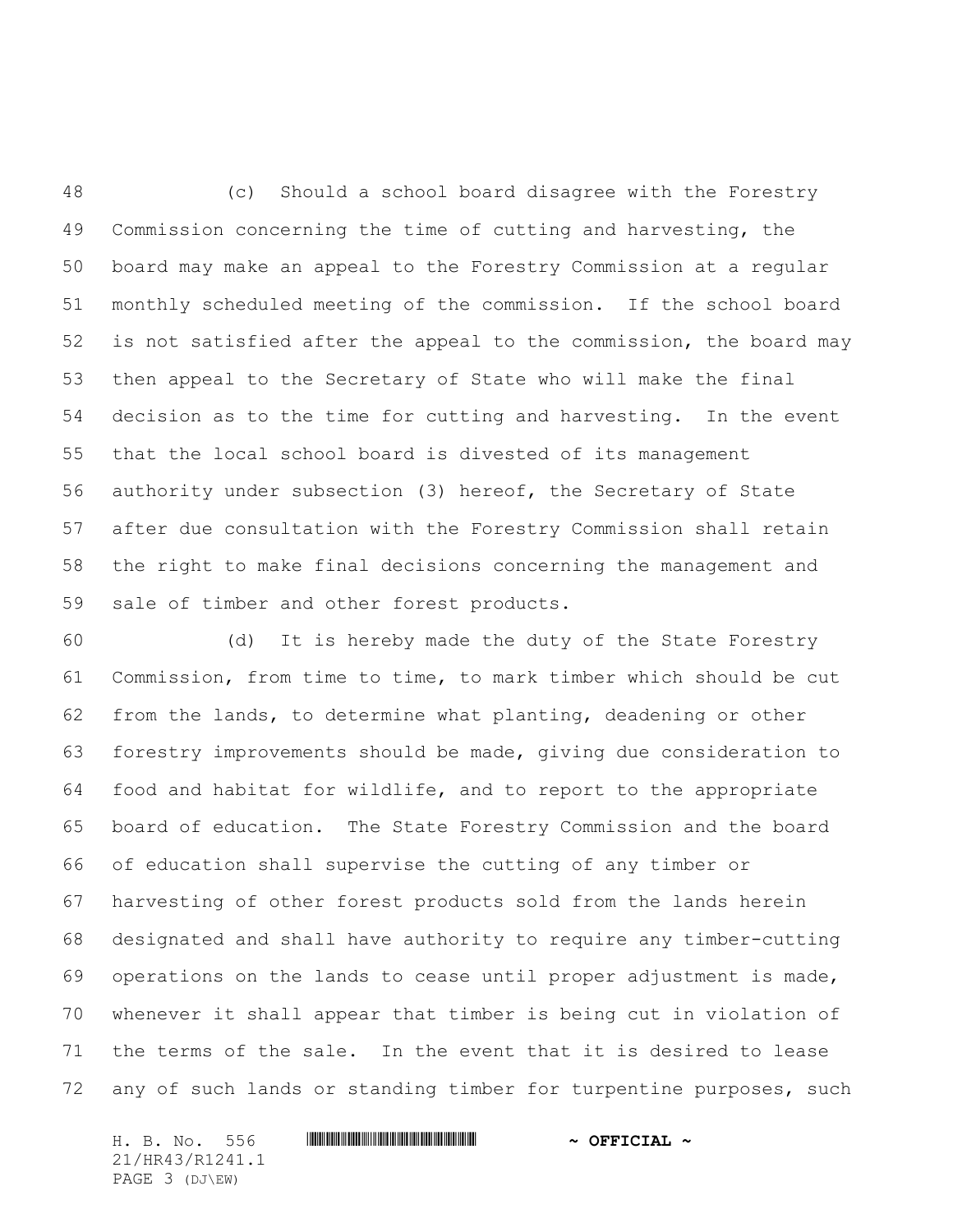lease shall only cover such trees as the State Forestry Commission shall designate, and the commission through its employees shall approve the number of faces, method of chipping and boxing of such timber, and shall fix a minimum total cash price or minimum price per unit.

 (e) No sale of any timber, turpentine or other forest products lease shall be made until notice of same shall have been published once a week for three (3) consecutive weeks in at least one (1) newspaper published in such county. The first publication of such notice shall be made not less than twenty-one (21) days prior to the date fixed for the sale, and the last publication shall be made not more than seven (7) days prior to such date. If 85 no newspaper is published in such county, then such notice shall be given by publishing the same for the required time in some newspaper having a general circulation in such county and, in addition thereto, by posting a copy of such notice for at least twenty-one (21) days next preceding such sale at three (3) public places in such county.

 (f) Notwithstanding the above provision pertaining to 92 the sale of any timber, turpentine or other forest products, in the event that timber must be cleared from an existing road or existing utility right-of-way, the public notice requirement may be waived. Prior to waiver of the public notice requirement, the State Forestry Commission must make a finding that, due to the small area of timber to be cleared, a public notice sale would not

H. B. No. 556 \*HR43/R1241.1\* **~ OFFICIAL ~** 21/HR43/R1241.1 PAGE 4 (DJ\EW)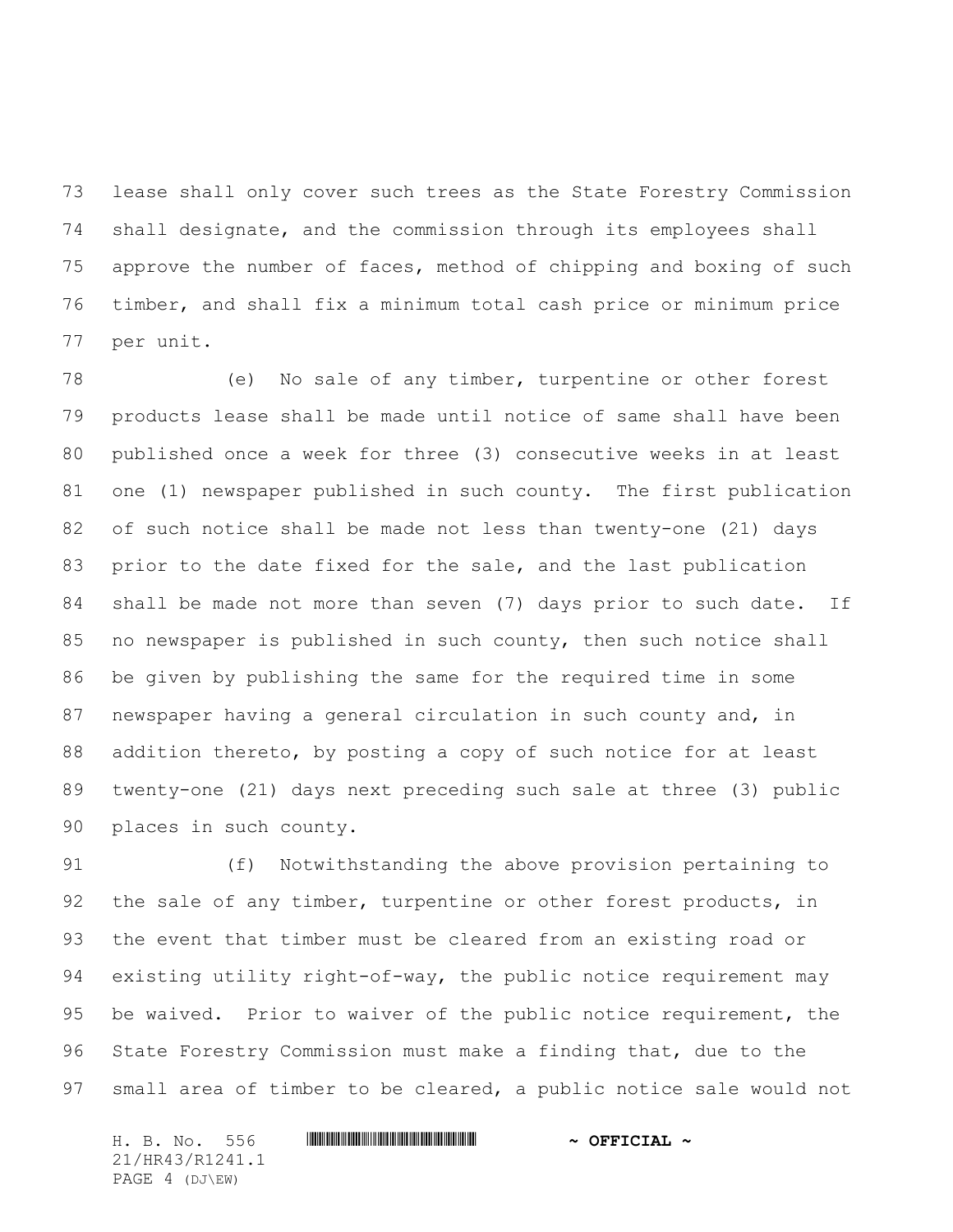be in the best interest of the local board of education. If the State Forestry Commission makes such a finding, then it shall set the value of the timber to be paid to the local board of education 101 by the party requesting the timber be removed.

102 (g) Provided, however, in the case of damage by fire, windstorm or other natural causes which would require immediate sale of the timber, because the time involved for advertisement as prescribed herein would allow decay, rot or destruction substantially decreasing the purchase price to be received had not such delay occurred, the advertisement provisions of this section shall not apply. The local board of education, with a written recommendation from a designated employee of the State Forestry Commission filed in the minutes of the local board of education, shall determine when immediate sale of the timber is required. When the board of education shall find an immediate sale necessary for the causes stated herein, it shall, in its discretion, set the time for receipt of bids on the purchase of the timber, but shall show due diligence in notifying competitive bidders so that a true competitive bid shall be received.

 (2) (a) A local board of education having control of the sixteenth section lands in the Hurricane Katrina Disaster of 2005 shall be granted emergency powers to take any and all actions of a reasonably prudent trustee acting under emergency conditions to recover damaged timber, prevent further loss or damage to timber, and to minimize economic loss. All such actions shall be taken in

H. B. No. 556 \*HR43/R1241.1\* **~ OFFICIAL ~** 21/HR43/R1241.1 PAGE 5 (DJ\EW)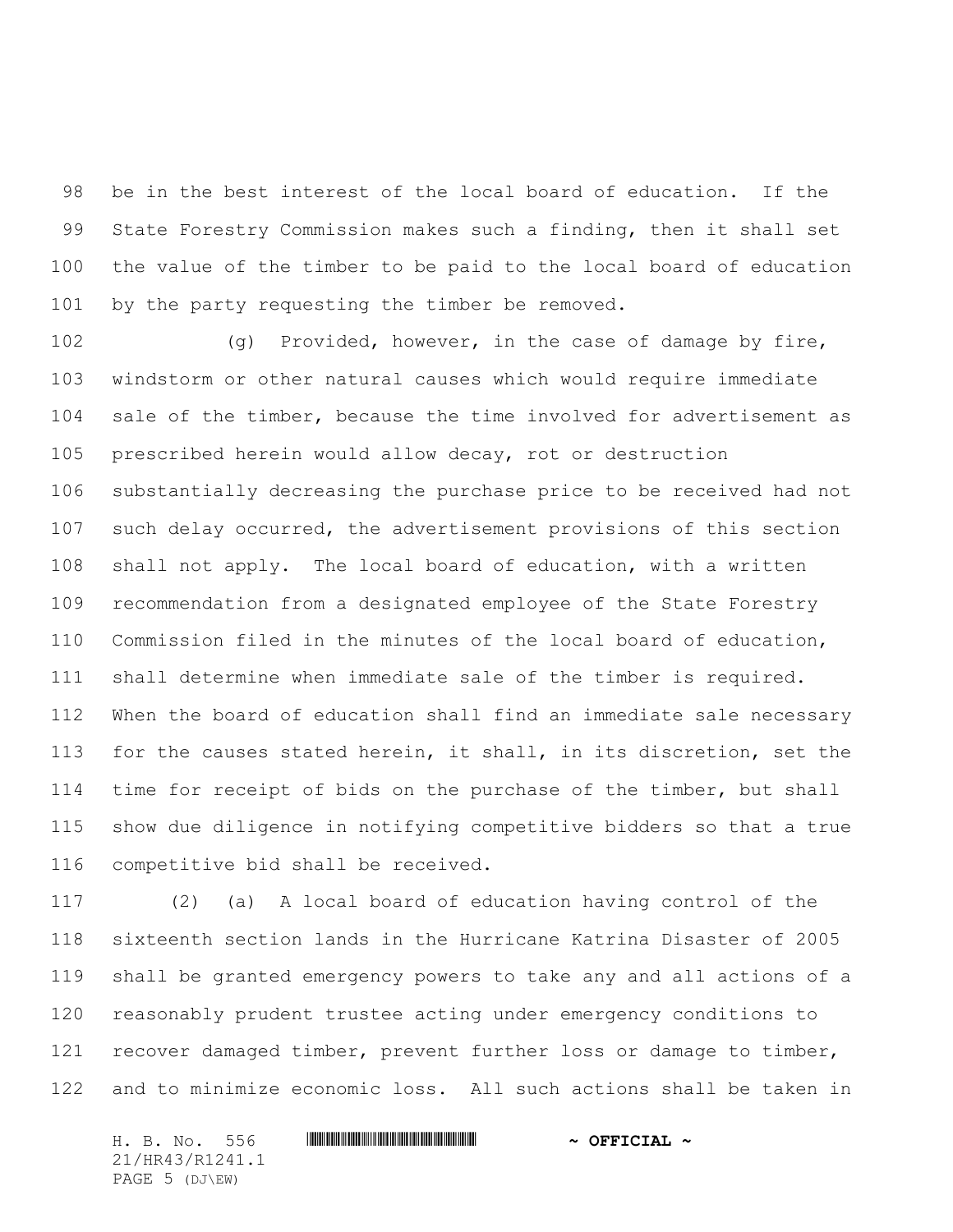consultation with and shall be subject to the prior approval from the Secretary of State and the State Forestry Commission. The emergency powers shall be as follows:

 (i) Contract with any individual or entity for management advice, sale of timber, clearing of damage to timber producing lands, transporting of timber, repairing access roads to timber lands, conducting aerial spraying, or taking any other type of action to prevent further loss of timber or diminution in value of existing timber as the result of the incident which necessitated the declaration of a natural disaster. In contracting with any individual or entity, the local board of education shall use its best efforts to ensure that all costs incurred are reasonable and that a fair price is received for all sales.

 (ii) Enter into agreements with any individual, private company, or other governmental entities for the pooling of resources, or the sharing of costs so as to maximize the mitigation of loss and minimize the expense of mitigating the loss of timber.

 (iii) Apply for any state, federal, or private party grant or nonrepayable funds to cover costs associated with emergency management contracts, sale timber, including loss for diminution of value, transporting of timber, replanting of timber, repairing access roads to timber, conducting aerial spraying, or

H. B. No. 556 \*HR43/R1241.1\* **~ OFFICIAL ~** 21/HR43/R1241.1 PAGE 6 (DJ\EW)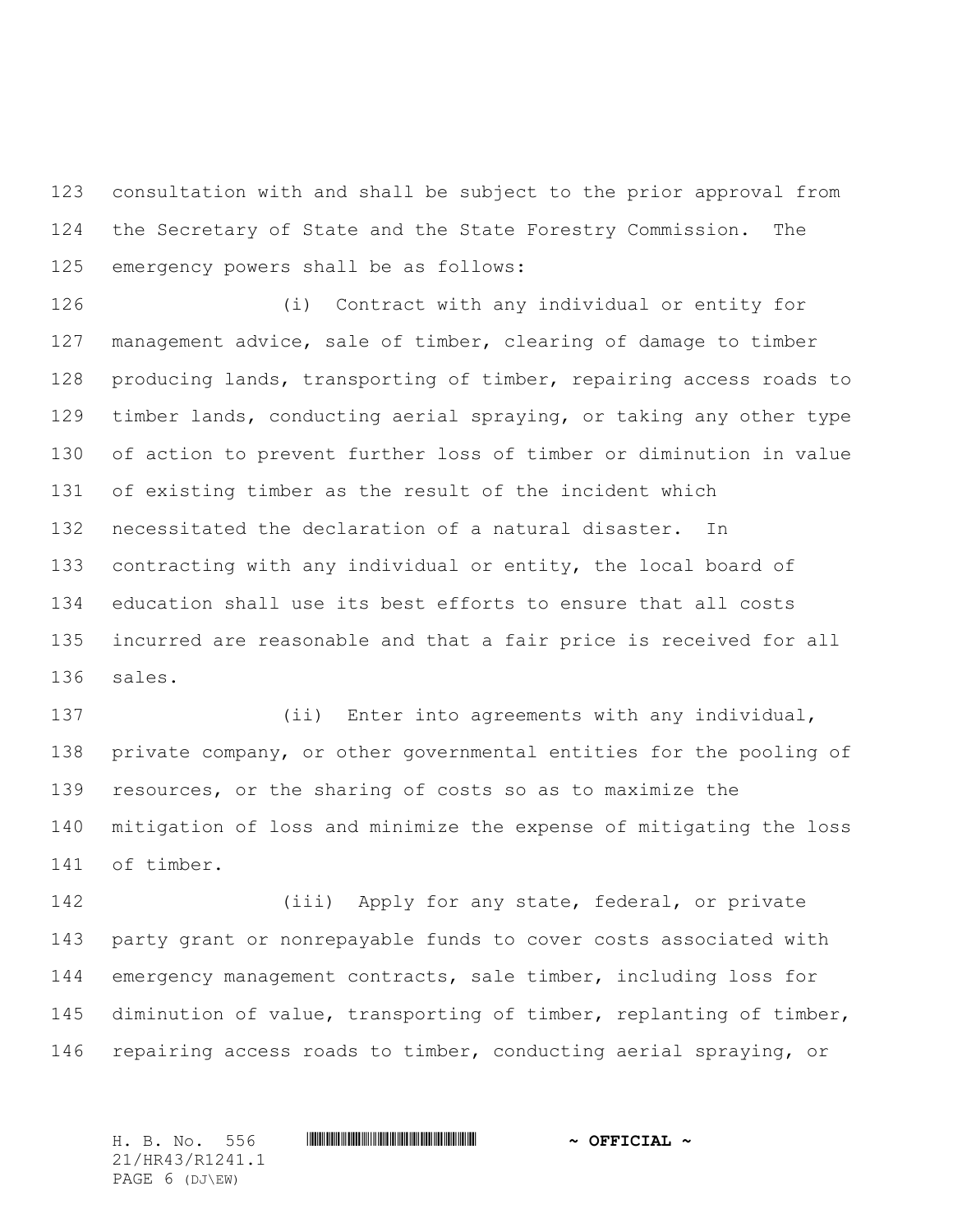reimbursement for any other action taken to prevent further timber damage, as well as mitigating the loss of funds due to damage.

 (b) The emergency powers granted herein shall be for a period of one (1) year from the date of designation as a disaster area due to Hurricane Katrina. The emergency powers may be extended for one (1) additional one-year period upon prior written approval from the Secretary of State.

 (c) The emergency powers shall also apply to the management of timber by the Secretary of State pursuant to subsection (3) of this section.

 (d) In the event a local board of education is unable to acquire the services of the State Forestry Commission or the Secretary of State to meet an immediate need to salvage, remove or take other appropriate action on damaged timber, the local board of education shall unilaterally be granted the authority to take such actions as necessary regarding the management or sale of timber or other forest products.

 (e) In exercising emergency powers, a local board of education or the Secretary of State shall exercise the general powers of a trustee with the same general restrictions and general liabilities of a trustee and shall exercise the care and skill of an ordinary prudent person to protect the beneficiaries of the trust under such emergency circumstances.

 (f) Any contractor with a local board of education or the Secretary of State shall be entitled to rely on

H. B. No. 556 \*HR43/R1241.1\* **~ OFFICIAL ~** 21/HR43/R1241.1 PAGE 7 (DJ\EW)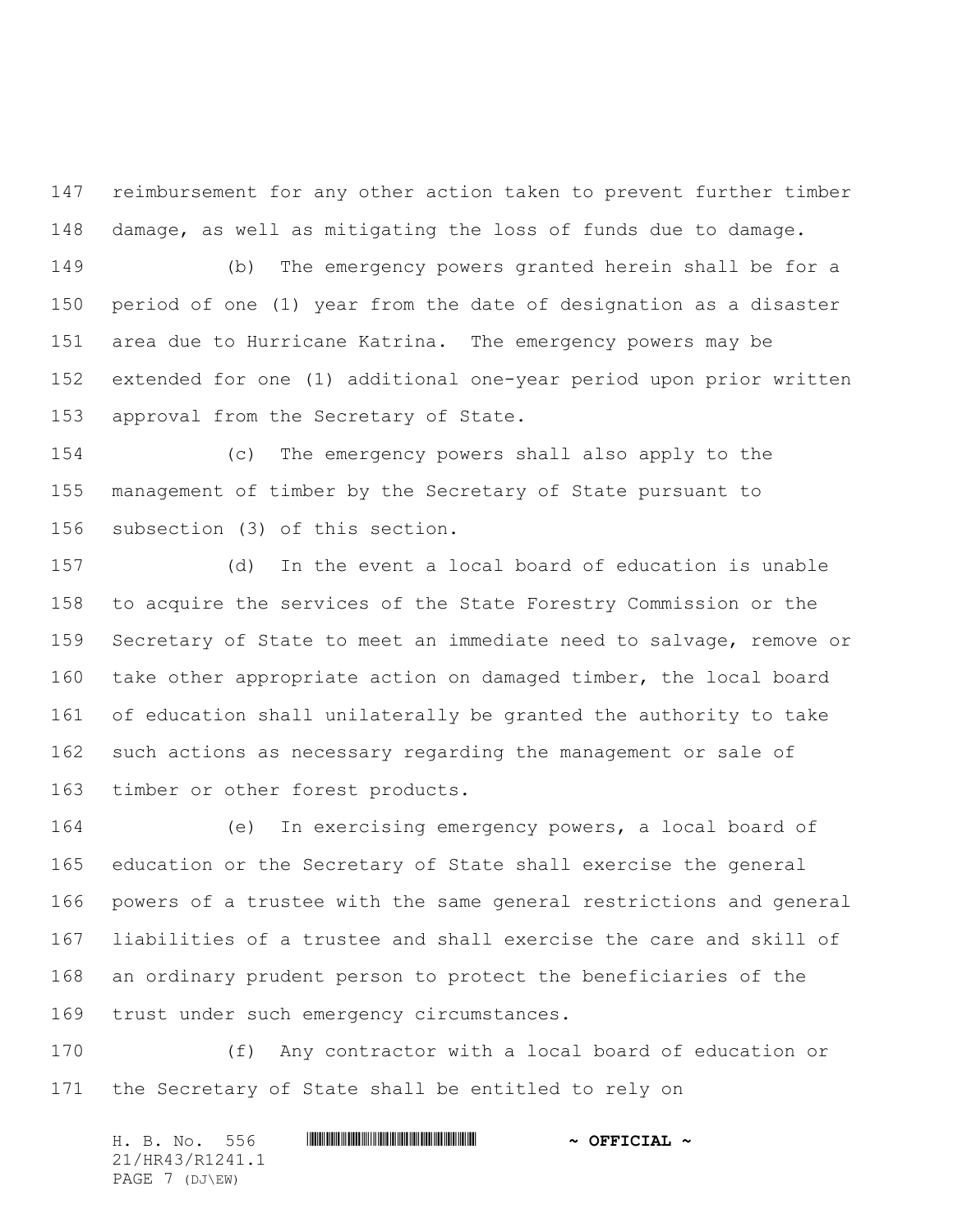representations by such board of education or the Secretary of State as to who has authority to enter contracts for the management or sale of timber or other forest products, and reliance on such representations shall not be grounds for voiding any contract.

 (3) (a) In the event that any member of a local board of 178 education may have a personal interest, either direct or indirect, in the decisions regarding the management or sale of timber or other forest products or in a contract for the sale of timber or other forest products from sixteenth section school lands under the jurisdiction and control of the board, then the board of education shall automatically be divested of all authority and power to manage and sell timber or other forest products on sixteenth section lands under its control and jurisdiction. The divestiture shall extend for the period of service, and for one (1) year thereafter, of the board member having a direct or indirect personal interest in the sale or decision to sell timber or other forest products.

 (b) During the time in which any local board of education may be divested of authority and power to manage and sell timber and other forest products, such authority and power 193 shall be vested in the Secretary of State, as supervisory trustee of sixteenth section lands. Upon the appointment or election of a member of a local board of education who may have such an appointment or election of a member of a local board of education

H. B. No. 556 \*HR43/R1241.1\* **~ OFFICIAL ~** 21/HR43/R1241.1 PAGE 8 (DJ\EW)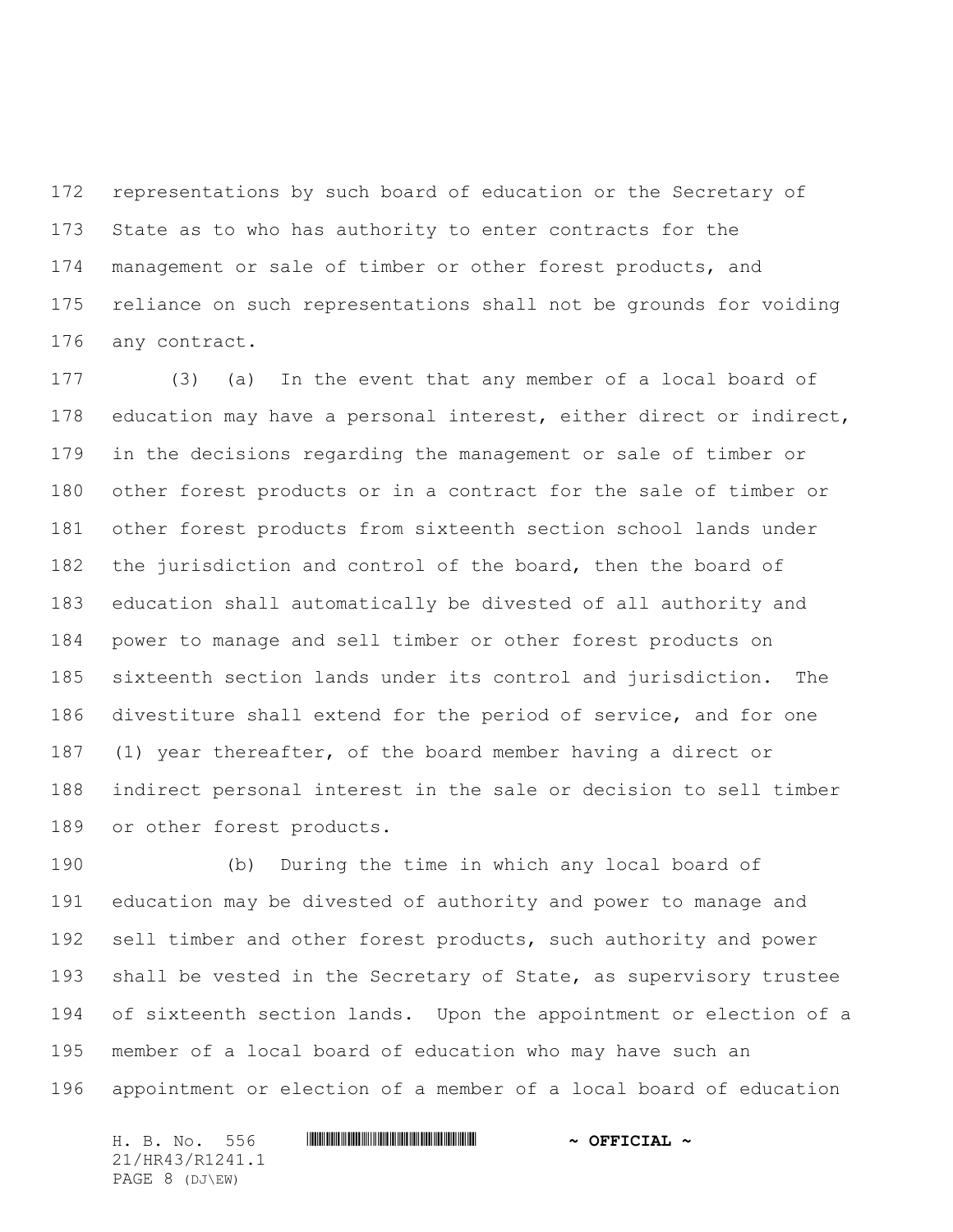who may have such an interest in decisions and contracts regarding the management and sale of timber or other forest products, the board of education shall immediately notify the Secretary of State in writing. Likewise, the board shall give written notification to the Secretary of State within thirty (30) days prior to the expiration of any such divestiture period. Any contractor with a local board of education or the Secretary of State shall be entitled to rely on representations by such board or the Secretary of State as to who has authority to enter contracts for the management or sale of timber or other forest products, and reliance on such representations shall not be grounds for voiding any contract.

 (c) The laws providing for the management and sale of timber and other forest products by local boards of education shall apply to the management and sale of timber and other forest products by the Secretary of State. The Mississippi Forestry Commission shall provide the Secretary of State with advice and services in the same manner as provided to local boards of education.

 (d) The Secretary of State shall be paid all monies derived from the sale of timber or other forest products and shall promptly forward the same to the superintendent of education for such school district with instructions for the proper settlement, deposit and investment of the monies. Such local school board shall reimburse the Secretary of State for all direct costs

H. B. No. 556 \*HR43/R1241.1\* **~ OFFICIAL ~** 21/HR43/R1241.1 PAGE 9 (DJ\EW)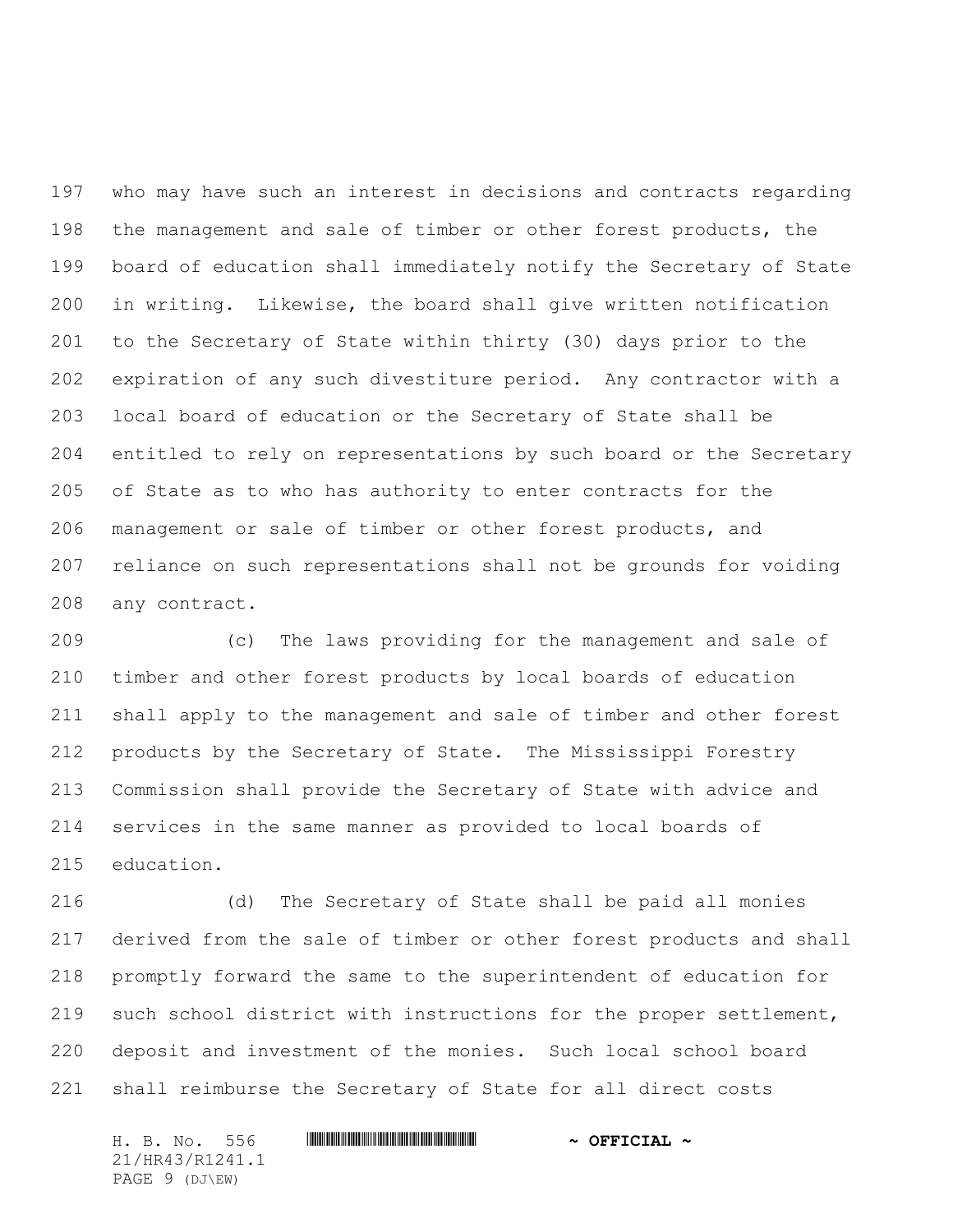relating to the management and sale of timber or other forest products, and in the case of a sale of timber or other forest products, the Secretary of State may deduct such direct cost from the proceeds of sale. The Secretary of State shall furnish an itemized listing of all direct cost charged to the local school district.

H. B. No. 556 \*HR43/R1241.1\* **~ OFFICIAL ~** (4) (a) The local board of education is authorized to enter into supply agreements, for a term not to exceed ten (10) years, for the sale of forest products consisting of wood waste, wood fiber, pulpwood or biomass. The supply agreement may be entered into by: (i) Public contract after publication of notice and upon the terms set forth in this subsection (4) of this section; or (ii) Private contract after the Mississippi Forestry Commission provides the appropriate local school board with: 1. A written appraisal of the value of the forest products to be harvested under the terms of the supply agreement; and 2. The minimum value at which the forest products may be sold. (b) Supply agreements authorized under the provision of this subsection (4) may only be entered into upon the recommendation of the Mississippi Forestry Commission, and in

21/HR43/R1241.1 PAGE 10 (DJ\EW)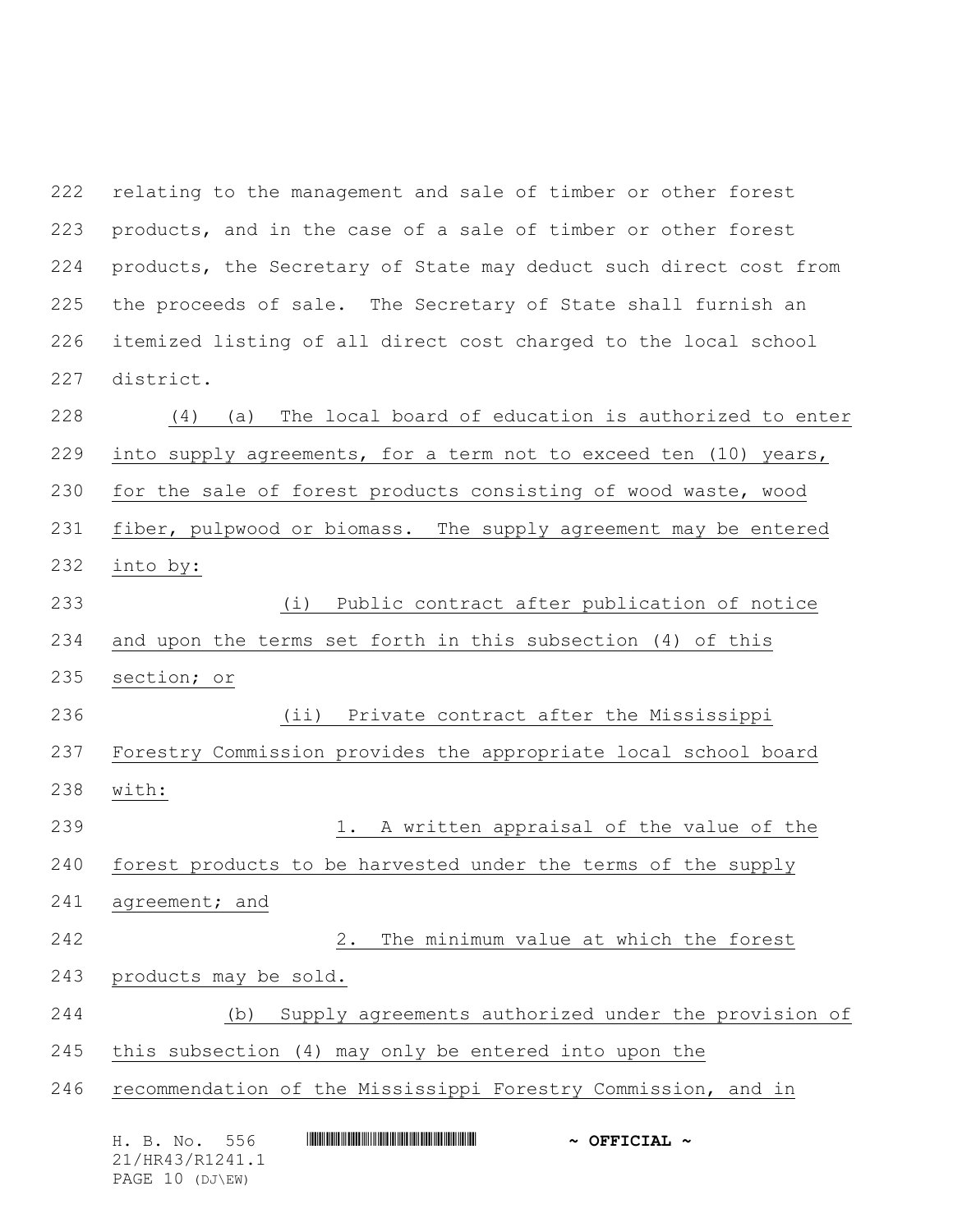accordance with contractual terms approved by the commission and

the Secretary of State.

 **SECTION 2.** Section 29-3-81, Mississippi Code of 1972, is amended as follows:

 29-3-81. (1) (a) Sixteenth section lands, or any lands granted in lieu of sixteenth section lands, classified as agricultural may be leased **\* \* \*** for a term not to exceed ten (10) years. **\* \* \*** All leases of land classified as agricultural shall be for a term to expire on December 31 and shall contain provisions related to best farm management practices as established by the Secretary of State, in consultation with federal agricultural agencies and the Mississippi State University Extension Service. Except in those cases when the holder of an existing lease on agricultural land elects to re-lease such land, 261 as authorized under this subsection, it shall be the duty of the board of education to lease the sixteenth section or lieu lands at public contract after having advertised such lands for rent in a newspaper published in the county or, if no newspaper is published in the county, then in a newspaper having a general circulation therein, for two (2) successive weeks, the first being at least ten (10) days before the public contract. The lease form and the terms so prescribed shall be on file and available for inspection in the office of the superintendent from and after the public notice by advertisement and until finally accepted by the board.

21/HR43/R1241.1 PAGE 11 (DJ\EW)

H. B. No. 556 \*HR43/R1241.1\* **~ OFFICIAL ~**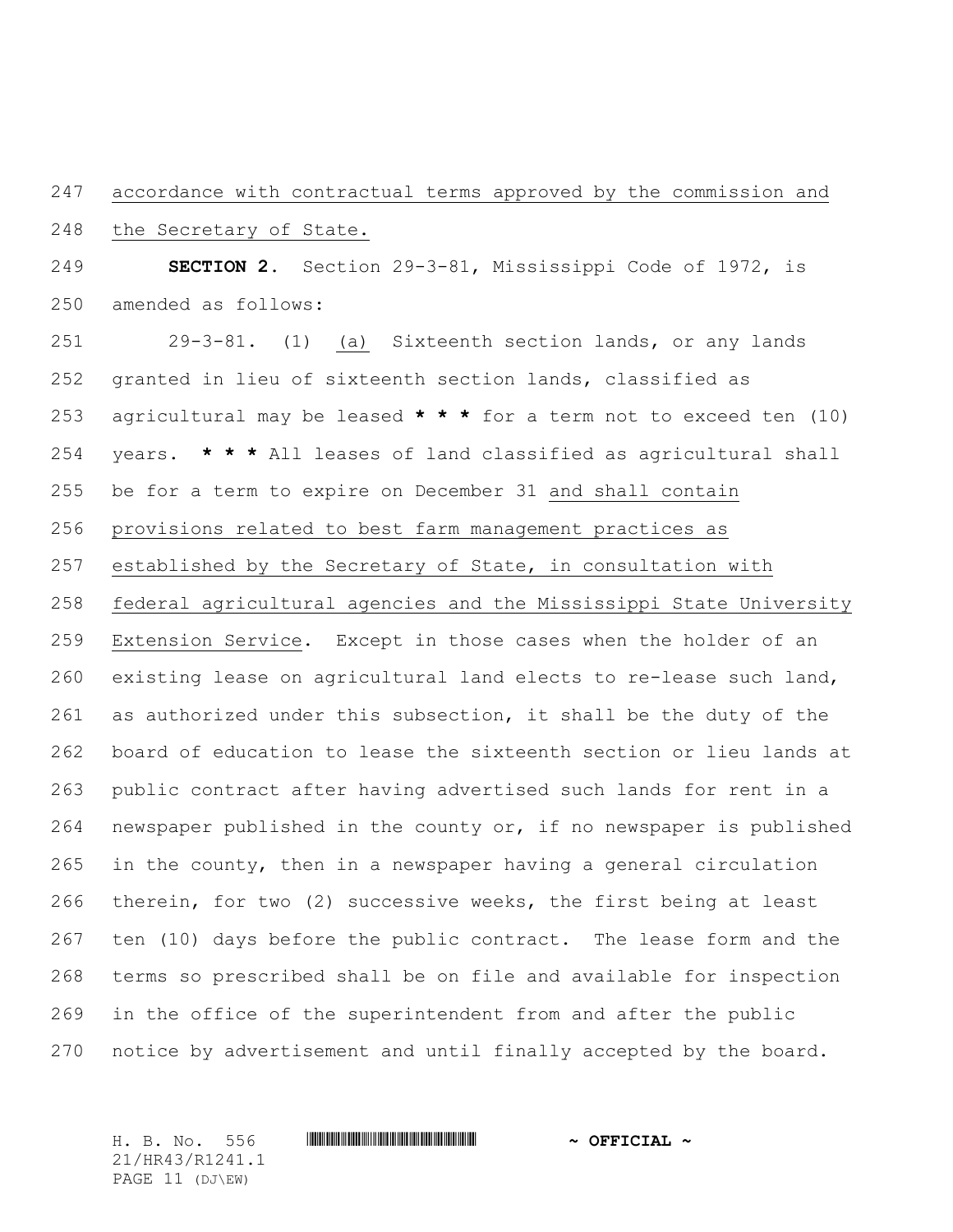(b) Bids received by the board of education in response to the advertisement shall be opened at a regular or special 273 meeting of the board. The board of education, at its option, may reject all bids or accept the highest and best bid received in response to the advertisement, or the board of education may hold an auction among those who submitted bids in response to the advertisement. If the board of education elects to hold an auction, no bidder shall be granted any preference. The opening bid at the auction shall be the highest bid received in response to the advertisement.

 (2) **\* \* \*** Before the expiration of an existing lease of land classified as agricultural land, except as otherwise provided in subsection ( **\* \* \***3) for lands intended to be reclassified, the board of education, in its discretion and subject to the prior approval of the Secretary of State, may authorize the holder of the existing lease to re-lease the land, on no more than one (1) occasion, for a term not to exceed **\* \* \*** ten (10) years and for a rental amount and lease terms related to best farm management practices established by the Secretary of State, in consultation with federal agricultural agencies and the Mississippi State University Extension Service **\* \* \***. If the holder of the existing lease elects not to re-lease the land, the board of education shall publish an advertisement of agricultural land for rent which publication shall be not more than four (4) months before the expiration of the term of an existing lease of the land. An

H. B. No. 556 \*HR43/R1241.1\* **~ OFFICIAL ~** 21/HR43/R1241.1 PAGE 12 (DJ\EW)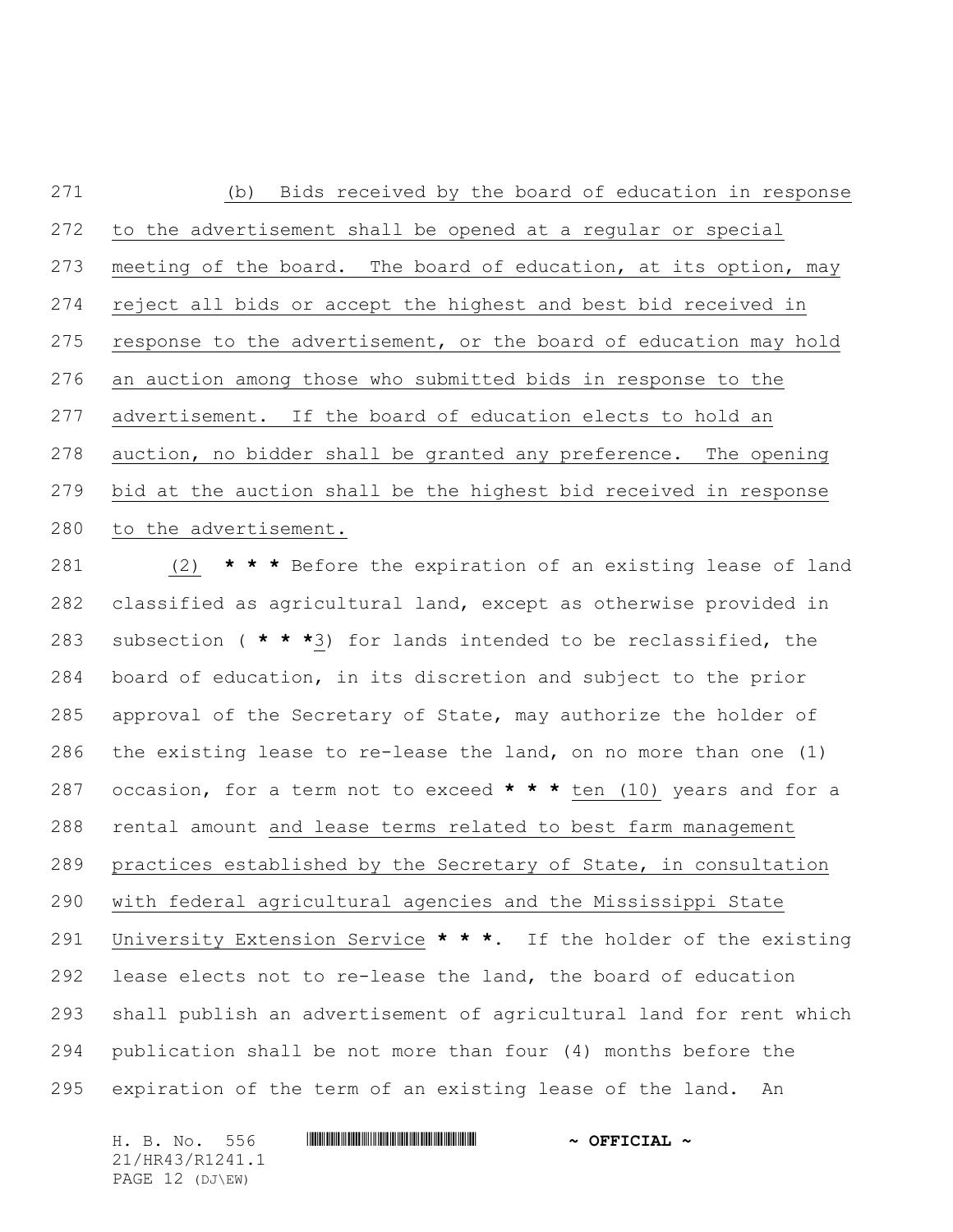election by the holder of the existing lease not to re-lease the land shall not preclude his participation in the bidding process established under this section. Subject to the classification of the land, the board of education shall enter into a new lease on agricultural land before the expiration of an existing lease on the same land, and the new lease shall take effect on the day immediately following the day on which the existing lease expires. The board of education may require bidders to furnish bond or submit evidence of financial ability.

**\* \* \***

 ( **\* \* \***3) If, during the final year of an existing lease, the board of education notifies the holder of the existing lease that the board of education intends to reclassify the land under Section 29-3-39, the holder of the existing lease may re-lease the land for a term of five (5) years and for a rental amount that is equal to one hundred twenty percent (120%) of the total rental value of the then existing lease. Thereafter, the board of education shall have the option to proceed with the reclassification of the land or may re-lease the land for one (1) additional term of five (5) years after advertising for bids or holding an auction in the same manner as provided in subsection (1) of this section, and the new classification will be implemented upon the expiration of the then existing lease. This subsection does not apply if the board of education intends to reclassify the land under the "commercial" or "industrial" land

H. B. No. 556 \*HR43/R1241.1\* **~ OFFICIAL ~** 21/HR43/R1241.1 PAGE 13 (DJ\EW)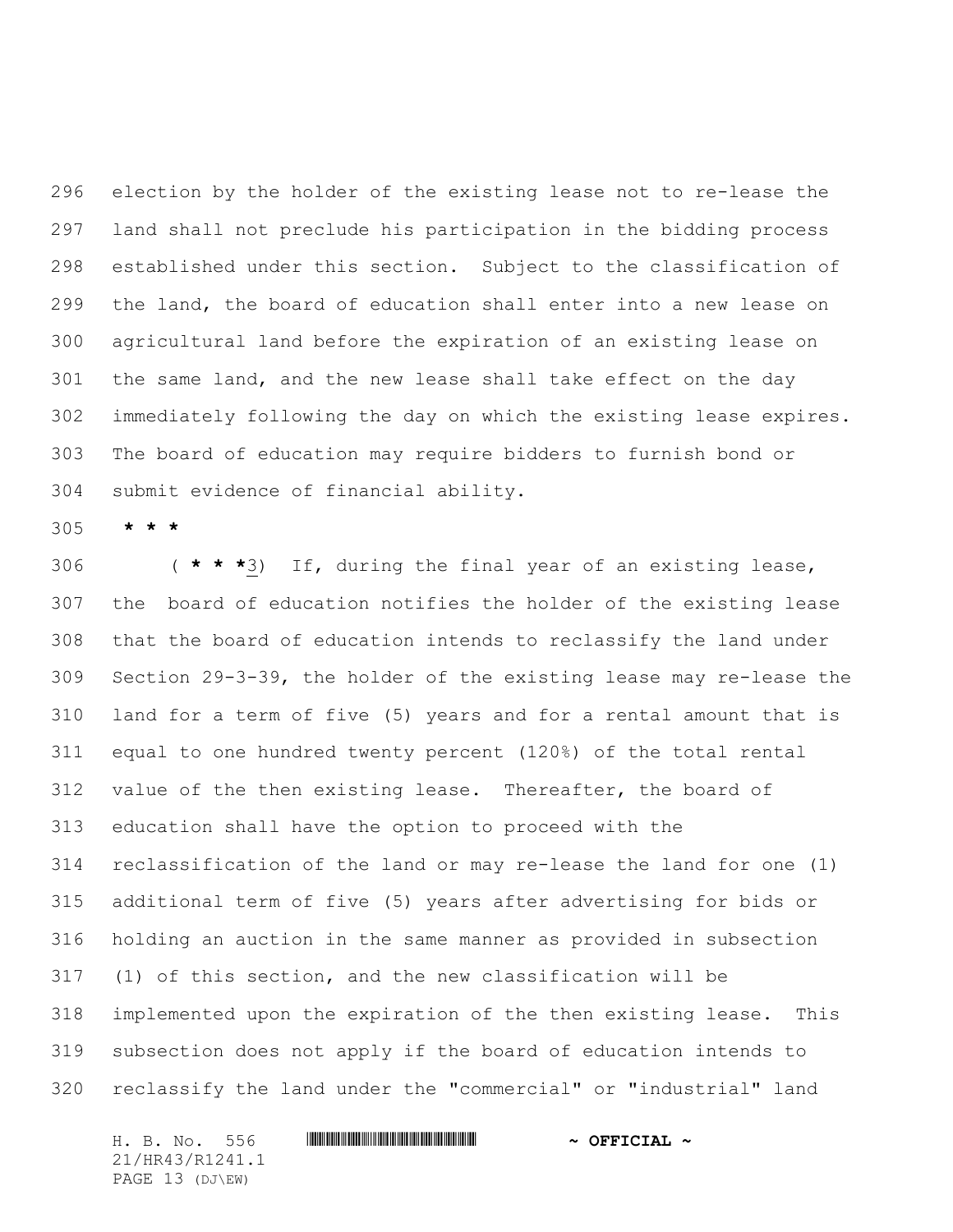classification based on a valid business proposal presented to and approved by the board of education.

 ( **\* \* \***4) (a) If the board of education receives an acceptable bid in response to the advertisement and elects not to hold an auction among those submitting bids, then the holder of the existing lease may submit a second bid in an amount not less than one hundred five percent (105%) of the highest acceptable bid received if the holder of the existing lease: (i) submitted a bid in response to the advertisement; and (ii) constructed or made improvements on the leasehold premises after receiving approval of the board of education during the term of the existing lease. For purposes of this subsection, the term "improvements" shall not include any work or items that are done customarily on an annual basis in the preparing, planting, growing, cultivating or harvesting of crops or other farm products.

 (b) If the holder of the existing lease elects to submit a second bid, the board of education shall hold an auction among those who submitted bids in response to the advertisement. The opening bid at the auction shall be the second bid of the holder of the existing lease. However, no leaseholder may submit a second bid if: (i) any rent, taxes or other payment required under his lease are past due; or (ii) he is otherwise in default of any term or provision of the lease and such default has not been corrected or cured to the satisfaction of the board of

H. B. No. 556 \*HR43/R1241.1\* **~ OFFICIAL ~** 21/HR43/R1241.1 PAGE 14 (DJ\EW)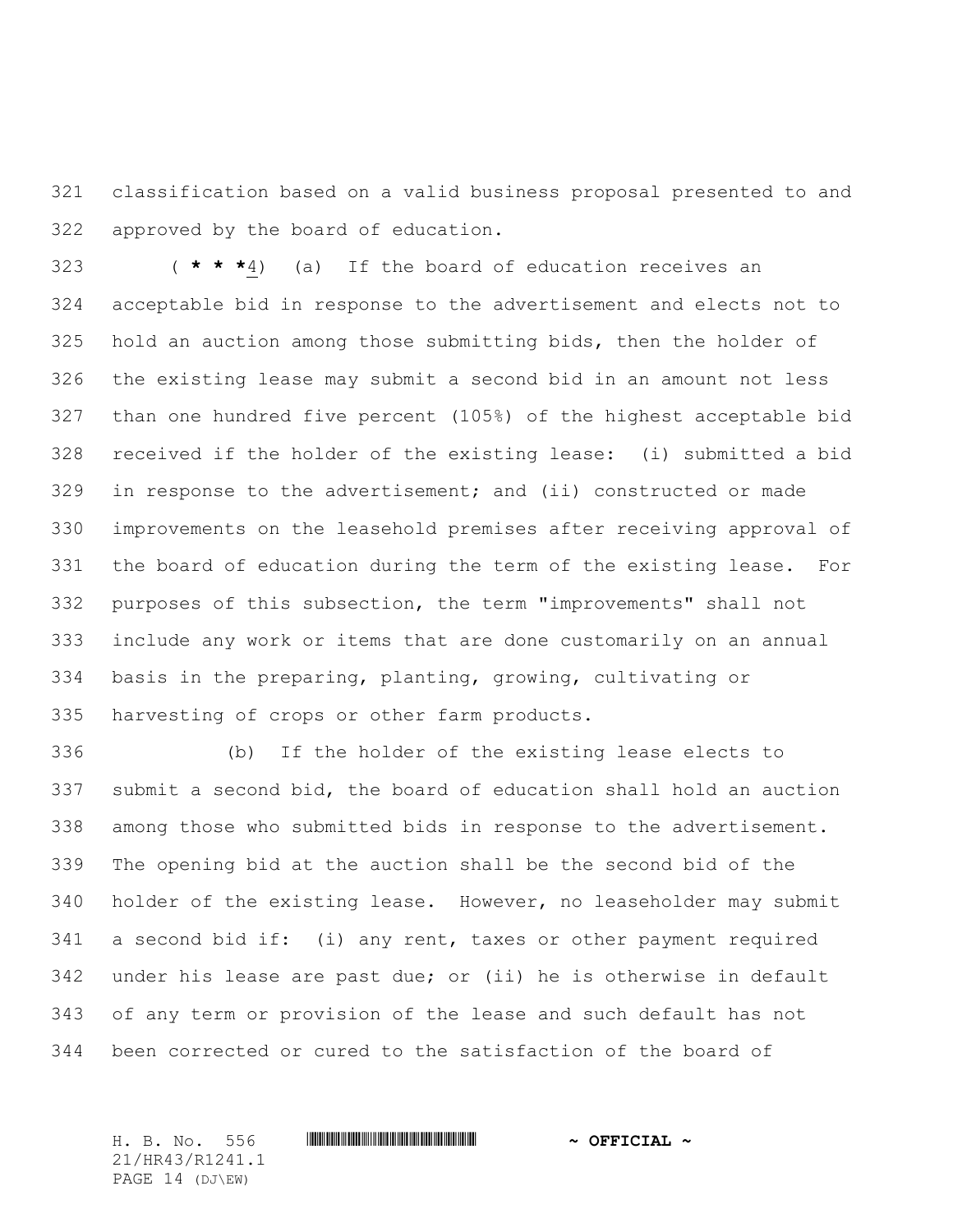education after more than thirty (30) days' notice to the leaseholder of the default.

 (c) If an auction is held, the auction may be conducted at the meeting at which bids are opened or at a subsequent regular or special meeting. The board shall announce the time and place of the auction at the meeting at which bids are opened, and no further notice of the auction is required.

 (d) If no bid acceptable to the board of education is received after the advertisement or at auction, the board of education may lease, within ninety (90) days, the lands by private contract for an amount greater than the highest bid previously rejected in order to acquire a fair rental value for the lands. If no bids are received in response to the advertisement, the board of education may negotiate a private contract for a fair rental value, and the term of such contract shall expire on December 31 of the same calendar year in which the contract is made. The board of education may take the notes for the rent and attend to their collection. The board has the right and remedies for the security and collection of such rents given by law to the agricultural landlords.

 (e) If an existing lease is terminated before the expiration of the term originally set therein, upon finding that immediate action is necessary to prevent damage or loss to growing crops or to prevent loss of opportunity to lease the land for the current growing season, the board of education may negotiate a

H. B. No. 556 \*HR43/R1241.1\* **~ OFFICIAL ~** 21/HR43/R1241.1 PAGE 15 (DJ\EW)